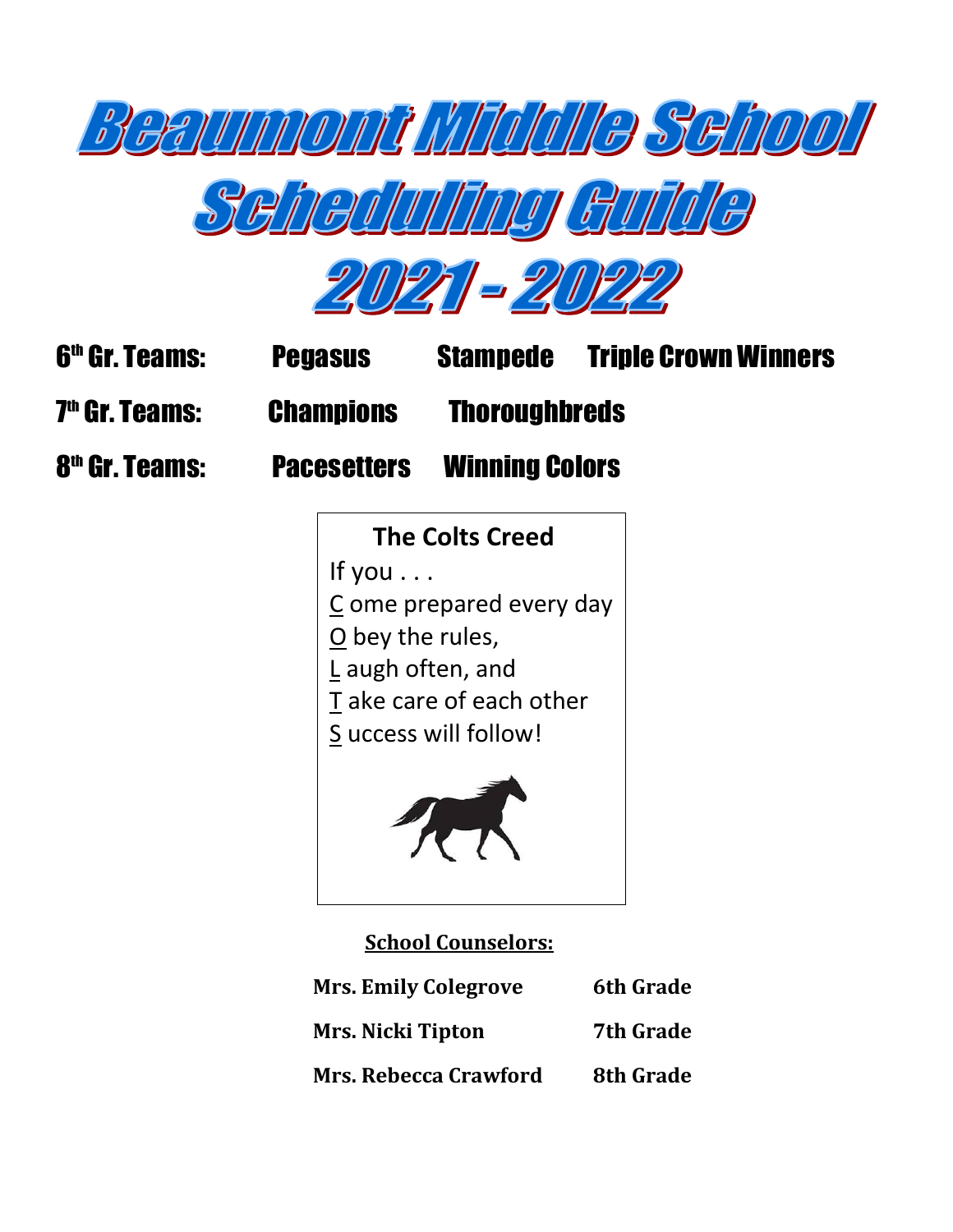# **Table of Contents**

| Section One-General Information                 |          |
|-------------------------------------------------|----------|
| Purpose of Scheduling Guide                     | Page 1   |
| <b>School Mission Statement</b>                 | Page 1   |
| <b>School Belief Statement</b>                  | Page 1   |
| <b>Vision Statement</b>                         | Page 1   |
| <b>Scheduling Timeline</b>                      | Page 1   |
| <b>Section Two-Course Offerings</b>             |          |
| Courses Offered                                 | Page 2-3 |
| <b>Team Placement</b>                           | Page 3   |
| <b>Section Three-Scheduling Process</b>         |          |
| Camp Beaumont, Orientations & Open House        | Page 3   |
| <b>Parent Scheduling Checklist</b>              | Page 3   |
| <b>Scheduling Tips For Parents</b>              | Page 3-4 |
| <b>Section Four-Mandatory Enrollment Events</b> |          |
| <b>Immunization Certificates</b>                | Page 4   |
| <b>Physicals (Medical Examinations)</b>         | Page 4   |

#### **A Message from the Principal**

Welcome to Beaumont Middle School. Together with our community, we are striving to become the best middle school in Kentucky for our students. Every decision made by the school council and the 100 staff members is meant to benefit our students. Our doors are always open to our students, parents, and community to discuss any concerns. Together we can improve what has been a traditionally successful program. This has been proven by over thirty years of continuous accreditation by the Southern Association of Colleges and Schools.

Since its beginning as Beaumont Junior High School in 1964, over 10,000 students have attended Beaumont. We continue to educate around 900 students each school year. Each student is important to us, and we will do whatever possible to insure a safe and successful year for each individual. If each student has a good year, then the entire school will have a good year, and our strong tradition of providing a quality education will continue.

Perhaps one of the most important joint activities we participate in with parents is during the second semester of each year when students, teachers, parents, and counselors work together to develop a challenging course schedule for the upcoming school year at Beaumont. We appreciate parents working closely with us as schedules are developed since they are not easily changed. Parents who have questions about the scheduling process are asked to contact the BMS counseling office.

> *Beaumont Middle School 2080 Georgian Way Lexington, KY 40504 Main Office Number: 381-3094 Fax Number: 381-3109 Counseling Office Number: 381-3113 School Website: [www.beaumont.fcps.net](http://www.beaumont.fcps.net/)*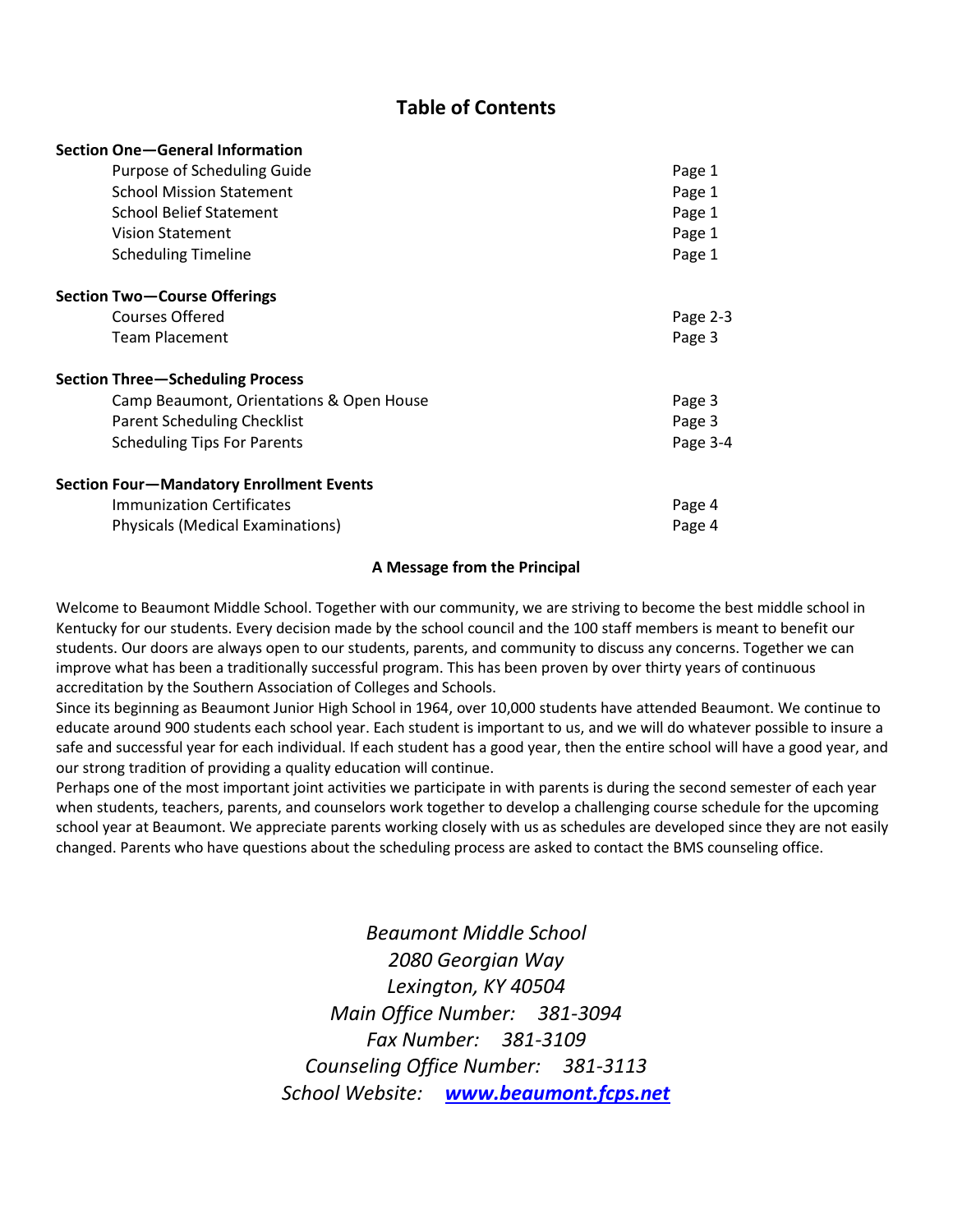# **SECTION ONE—GENERAL INFORMATION**

## **Purpose of Scheduling Guide**

As students and parents participate in the Beaumont Middle School scheduling process, they are invited to use this guide to help understand the curriculum and class choices available. Any time assistance is needed, the school staff is readily available for students and their families.

## **School Mission Statement**

The mission of Beaumont Middle School is to educate students for meaningful participation in a changing world. Building upon a thorough foundation of basic skills, we want to respect personal uniqueness and educate the whole child to reach maximum potential. By using a team-oriented setting and utilizing input from the entire school community, we are committed to helping students:

- achieve academic success
- demonstrate appropriate behavior
- participate in extra-curricular activities

### **School Belief Statements**

We believe students, families, educators, and the community share in the responsibility for learning results. We believe that all students should have equal access to a quality education, and diversity of students and staff should be encouraged and celebrated.

We believe that all students can learn and be critical thinkers, problem solvers, and effective communicators. There is a common core of learning skills, attitudes and understandings with which every student needs to become familiar. Students need to be given opportunities for exploration and participation in enrichment activities in order to address individual interests, aptitudes, and needs.

We believe that middle school students learn and grow best in a team-oriented setting that emphasizes development of the whole child—physically, emotionally, socially, and mentally—as they move from the concrete to the abstract, and that the neglect of any part of this development lessens our effectiveness.

### **Vision Statement**

All students will reach proficiency and beyond.

### **Scheduling Timeline**

In the spring, students receive scheduling information. Counselors obtain completed scheduling forms from all students and supervise the development of a schedule for each student.

Schedules are available one week before school starts on Infinite Campus through Parent Portal. Parents will need to activate their Parent Portal account before schedules can be viewed. A copy of schedules will be distributed to students on the first day of school.

It is our intent for students to build a relationship with their counselor. Therefore, counselors remain with their assigned students from their 6<sup>th</sup> grade through their 8<sup>th</sup> grade year. For the 2021-2022 school year, the 6<sup>th</sup> grade counselor is Mrs. Emily Colegrove, the 7<sup>th</sup> grade counselor is Mrs. Nicki Tipton, and the 8<sup>th</sup> grade counselor is Mrs. Rebecca Crawford.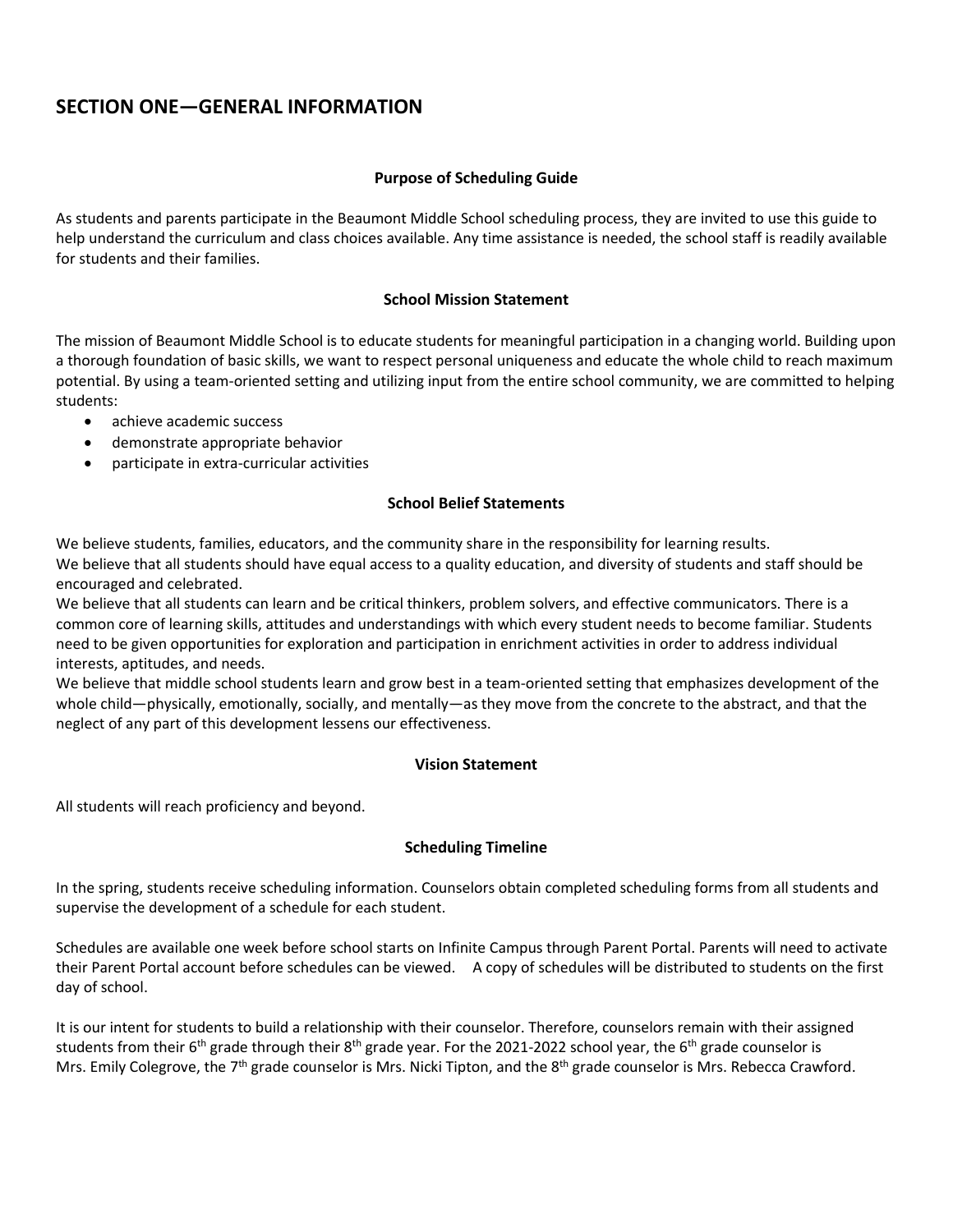# **SECTION TWO—COURSE OFFERINGS**

Students at Beaumont are enrolled in six classes each quarter. All core subjects for 6<sup>th</sup>-8<sup>th</sup> grade offer general and advanced levels. A listing of possible courses offered at Beaumont is below.

Core Subjects: 6<sup>th</sup>, 7<sup>th</sup>, 8<sup>th</sup> (full year courses)

|           | Language Arts                                                             |                                                                                                                             |                                            |
|-----------|---------------------------------------------------------------------------|-----------------------------------------------------------------------------------------------------------------------------|--------------------------------------------|
|           | 6 <sup>th</sup> Grade                                                     | 7 <sup>th</sup> Grade                                                                                                       | 8 <sup>th</sup> Grade                      |
|           | 6 <sup>th</sup> gr. Language Arts                                         | 7 <sup>th</sup> gr. Language Arts                                                                                           | 8 <sup>th</sup> gr. Language Arts          |
|           | 6 <sup>th</sup> gr. Advanced Language Arts                                | 7 <sup>th</sup> gr. Advanced Language Arts                                                                                  | 8 <sup>th</sup> gr. Advanced Language Arts |
|           | 7 <sup>th</sup> gr. Advanced Language Arts*                               | 8 <sup>th</sup> gr. Language Advanced Arts*                                                                                 | English 1 (High School Credit)*            |
|           | Math                                                                      |                                                                                                                             |                                            |
|           | 6 <sup>th</sup> Grade                                                     | 7 <sup>th</sup> Grade                                                                                                       | 8 <sup>th</sup> Grade                      |
|           | $6th$ gr. Math                                                            | 7 <sup>th</sup> gr. Math                                                                                                    | 8 <sup>th</sup> gr. Math                   |
|           | 6 <sup>th</sup> gr. Accelerated Math                                      | 7 <sup>th</sup> gr. Accelerated Math                                                                                        | Advanced Algebra I*                        |
|           | 7 <sup>th</sup> gr. Accelerated Math                                      | Advanced Algebra I*                                                                                                         | Advanced Geometry*                         |
|           | Advanced Algebra I*                                                       | Advanced Geometry*                                                                                                          | Advanced Algebra II*                       |
|           | Science                                                                   |                                                                                                                             |                                            |
|           | <b>Advanced Science</b>                                                   |                                                                                                                             |                                            |
|           | <b>Social Studies</b>                                                     |                                                                                                                             |                                            |
|           | <b>Advanced Social Studies</b>                                            |                                                                                                                             |                                            |
|           | Exploratory Subjects: (semester courses on A/B rotation)                  |                                                                                                                             |                                            |
|           | Art                                                                       |                                                                                                                             |                                            |
|           | <b>General Music</b>                                                      |                                                                                                                             |                                            |
|           | Introduction to Life Essentials                                           |                                                                                                                             |                                            |
|           | Principles of Agri-Science                                                |                                                                                                                             |                                            |
|           | French & Spanish $-6$ <sup>th</sup> grade only (9 weeks of each language) |                                                                                                                             |                                            |
|           | <b>Physical Education</b>                                                 |                                                                                                                             |                                            |
|           | Health                                                                    |                                                                                                                             |                                            |
|           | <b>Technology Education</b>                                               |                                                                                                                             |                                            |
|           | <b>Special Topics in Technology</b>                                       |                                                                                                                             |                                            |
|           | Entrepreneurship (8 <sup>th</sup> grade only)                             |                                                                                                                             |                                            |
|           | Guitar                                                                    |                                                                                                                             |                                            |
|           | Elective Subjects: (full year commitments)                                |                                                                                                                             |                                            |
|           | <b>Band</b>                                                               |                                                                                                                             |                                            |
|           | Orchestra                                                                 |                                                                                                                             |                                            |
|           | Chorus                                                                    |                                                                                                                             |                                            |
|           | French (7 <sup>th</sup> & 8 <sup>th</sup> )                               |                                                                                                                             |                                            |
|           | Spanish $(7th$ & $8th$ )                                                  |                                                                                                                             |                                            |
|           |                                                                           | High School Credit Year Long Elective Subject: (two semester commitment, 7 <sup>th</sup> and 8 <sup>th</sup> grades)        |                                            |
|           |                                                                           | AgriScience (taken $\frac{1}{2}$ in $7^{\text{th}}$ grade and $\frac{1}{2}$ in $8^{\text{th}}$ grade, must take both years) |                                            |
|           |                                                                           | High School Credit Year Long Elective Subjects: (full year commitments, 8 <sup>th</sup> grade ONLY)                         |                                            |
| $\bullet$ | Art 1                                                                     |                                                                                                                             |                                            |
|           | Life Skills Essentials                                                    |                                                                                                                             |                                            |
|           | <b>Digital Literacy</b>                                                   |                                                                                                                             |                                            |

- Health/P.E.
- Beginning Keyboarding/Piano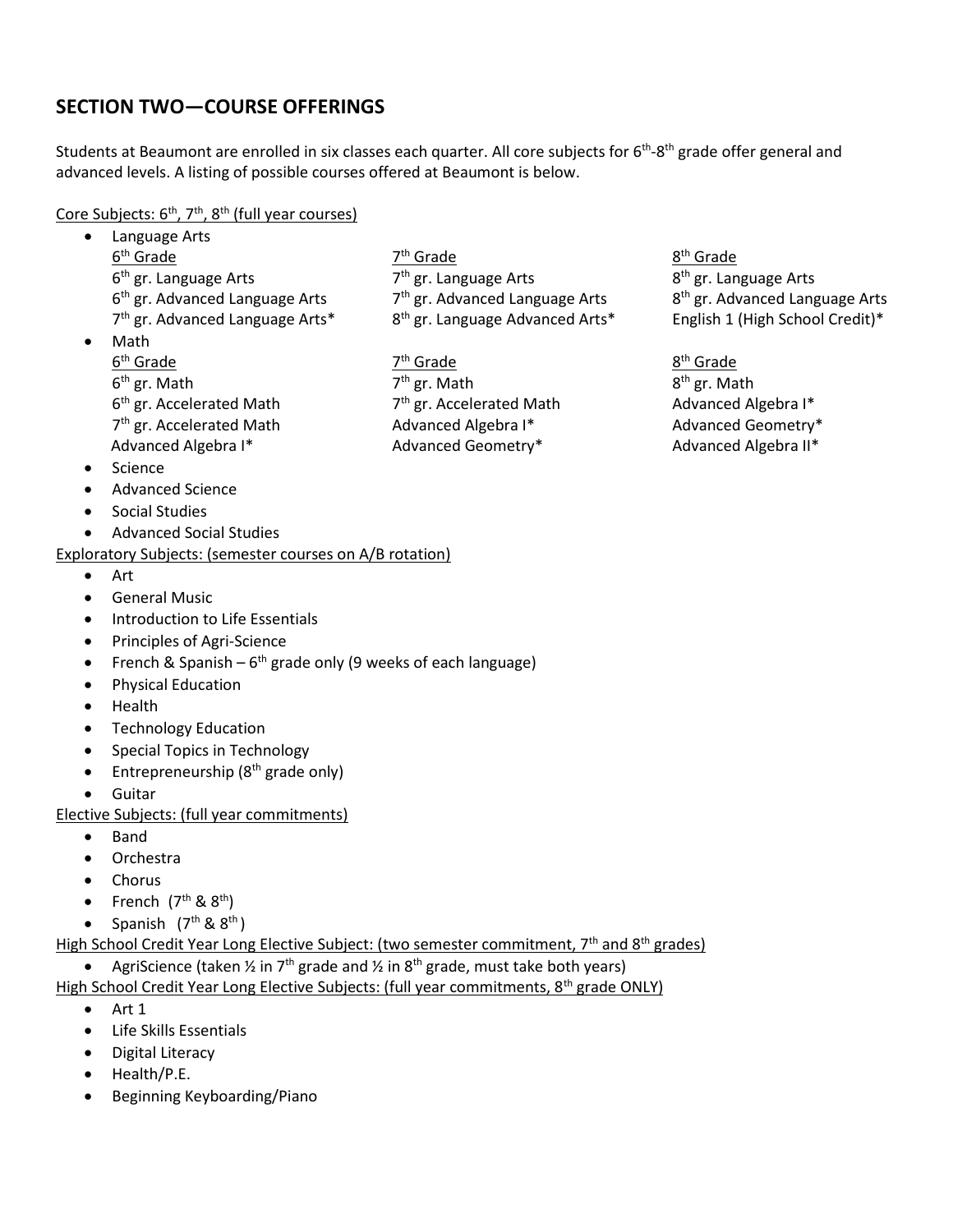Intervention Classes Math Intervention th ) Reading Intervention , 7<sup>th</sup>, and 8<sup>th</sup>) English Language Learner  $(6^{th}, 7^{th}, \text{and } 8^{th})$ \*Contact Counselor with questions.

\*\*Course options are subject to change based on staffing.

#### **Team Placement**

Each student is placed by the grade level counselor onto one of the teams at each grade level. Each team has approximately 120- 160 students who have the same group of teachers for their core classes.

## **SECTION THREE—SCHEDULING PROCESS**

### **Orientation & Open House**

Prior to the opening of school, Beaumont Middle School will hold an orientation session for incoming 6<sup>th</sup> grade students and their parents. Students will attend orientation on August 6, 2021 from 9:00 a.m. to 1:00 p.m. to become familiar with the BMS building, teachers, and classmates. Sixth grade parents will be invited to an orientation session where they can meet teachers and become familiar with the middle school on August 6, 2021 from 9:00 a.m. to 10:00 a.m. Any new 7<sup>th</sup> and 8<sup>th</sup> grade students will invited to an orientation session on August 6, 2021 from 2:00 p.m. to 4:00 p.m.

An annual school open house is held during the first few weeks of the school year so parents can become more familiar with the school and the teachers. Parents will have an opportunity to visit each class for about ten minutes. Although we have just one official open house each year, parents are welcome to visit school at any time.

#### **Parent Scheduling Checklist**

Parent obtains a copy of the Scheduling Guide and views grade level Scheduling Video.

Each student must complete a Schedule Form.

The address needs to be current to receive summer mailings.

Students should understand certain classes are year-long commitments.

### **Scheduling Tips For Parents**

#### Band, Chorus, or Orchestra

Students signing up for one of these classes make a full year commitment to the class.

For band and orchestra, a student must either own or rent an instrument and purchase music books. Families should plan to spend \$30 - \$50 a month for instrument rental.

These music classes are participatory classes, and students should expect some after school rehearsals. Performances are held several times a year in the evenings and are mandatory.

5<sup>th</sup> grade music teachers must sign approval for 6<sup>th</sup> graders to enroll in band, chorus, or orchestra. Band, chorus, or orchestra will not be scheduled without the appropriate class circled on the schedule card and teacher's signature.

### Physical Education (PE)

All students in a PE class are required to dress out each day. Students will need to have a combination lock for their PE locker. Students may be enrolled in PE multiple times a year.